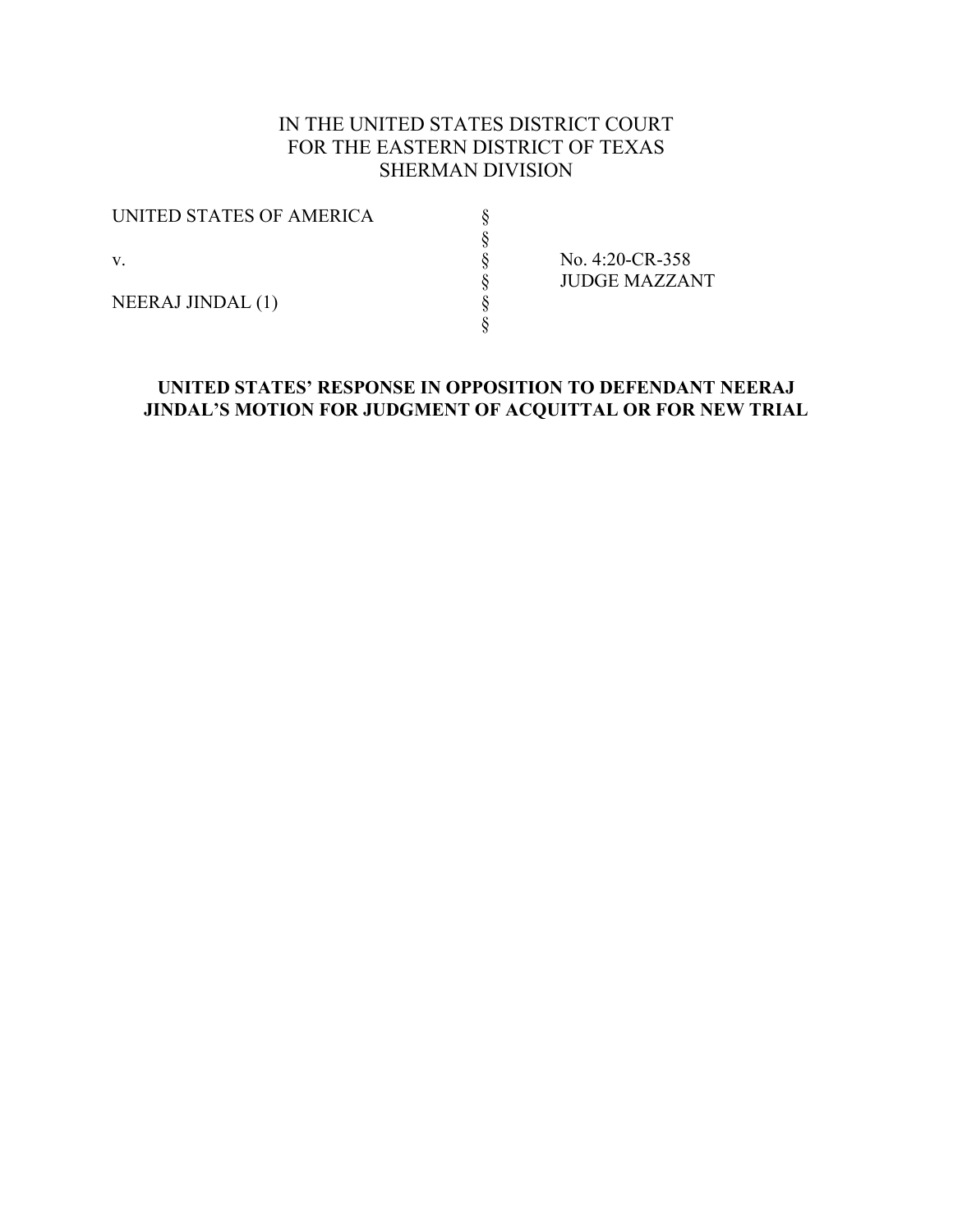# **Table of Contents**

| $\mathbf{I}$ .  |                                                                                  |  |
|-----------------|----------------------------------------------------------------------------------|--|
| II.             |                                                                                  |  |
| A.              |                                                                                  |  |
| <b>B.</b>       |                                                                                  |  |
| $\mathcal{C}$ . |                                                                                  |  |
| III.            |                                                                                  |  |
| A.              |                                                                                  |  |
| <b>B.</b>       |                                                                                  |  |
| IV.             |                                                                                  |  |
| A.              |                                                                                  |  |
| $\bf{B}$        | The Jury Rationally Found the Essential Elements of the Offense Charged Beyond a |  |
|                 |                                                                                  |  |
| V.              |                                                                                  |  |

## **Table of Authorities**

### **Cases**

| United States v. Acosta, No. C 11-00182 CRB, 2012 WL 273709 (N.D. Cal. Jan. 30, 2012) 9      |  |
|----------------------------------------------------------------------------------------------|--|
|                                                                                              |  |
|                                                                                              |  |
| United States v. Blanton, No. 4:17-CR-2, 2018 WL 3730292 (E.D. Tex. Aug. 6, 2018)  6, 11, 13 |  |
|                                                                                              |  |
|                                                                                              |  |
|                                                                                              |  |
|                                                                                              |  |
|                                                                                              |  |
| United States v. Gace, No. 20-40718, 2021 WL 5579273 (5th Cir. Nov. 29, 2021)                |  |
|                                                                                              |  |
|                                                                                              |  |
|                                                                                              |  |
|                                                                                              |  |
|                                                                                              |  |
|                                                                                              |  |
|                                                                                              |  |
|                                                                                              |  |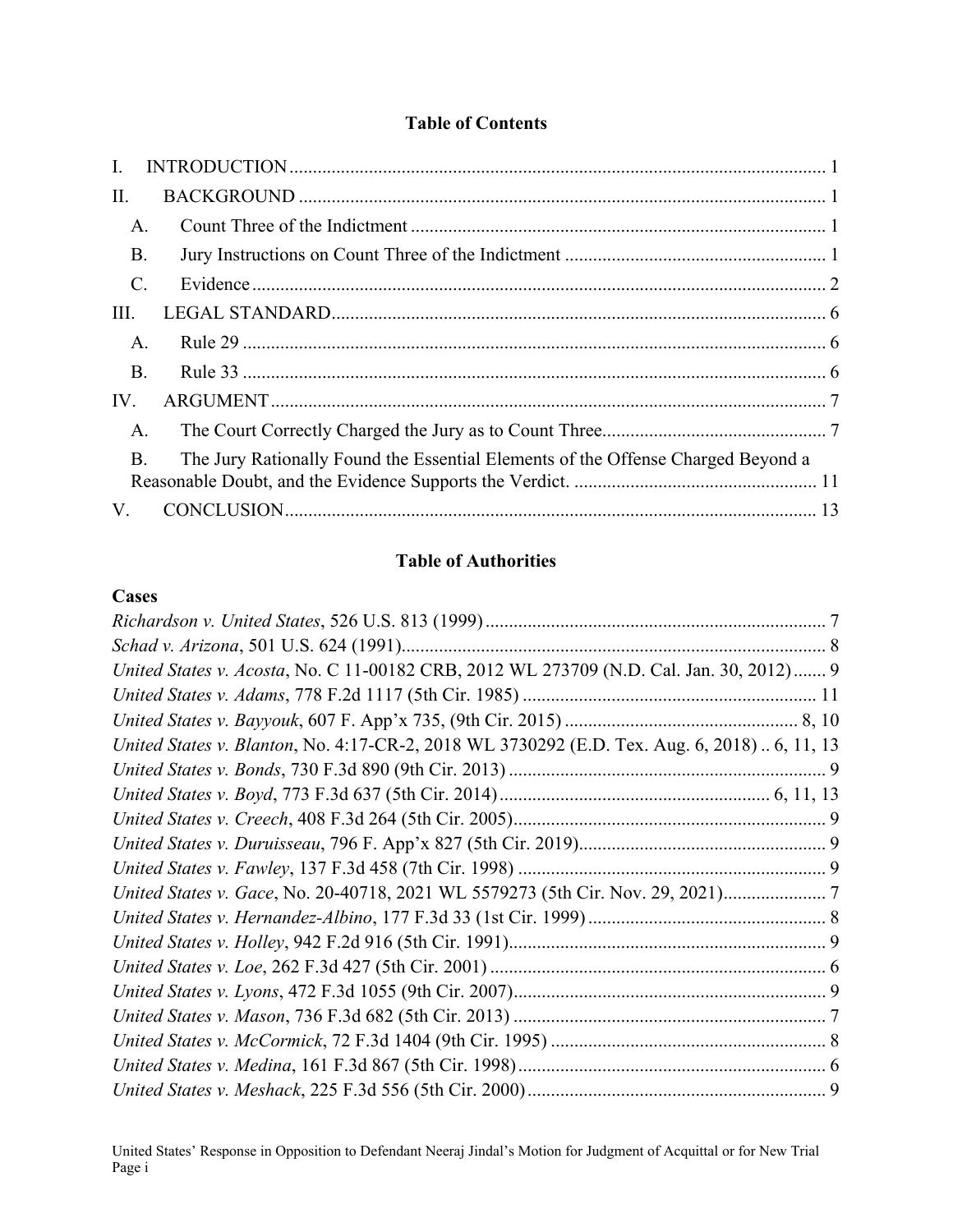| <b>Statutes</b>                                                                                  |
|--------------------------------------------------------------------------------------------------|
|                                                                                                  |
| <b>Other Authorities</b>                                                                         |
| Pattern Jury Instructions (Criminal Cases), United States Court of Appeals for the Fifth Circuit |
|                                                                                                  |
| <b>Rules</b>                                                                                     |
|                                                                                                  |
|                                                                                                  |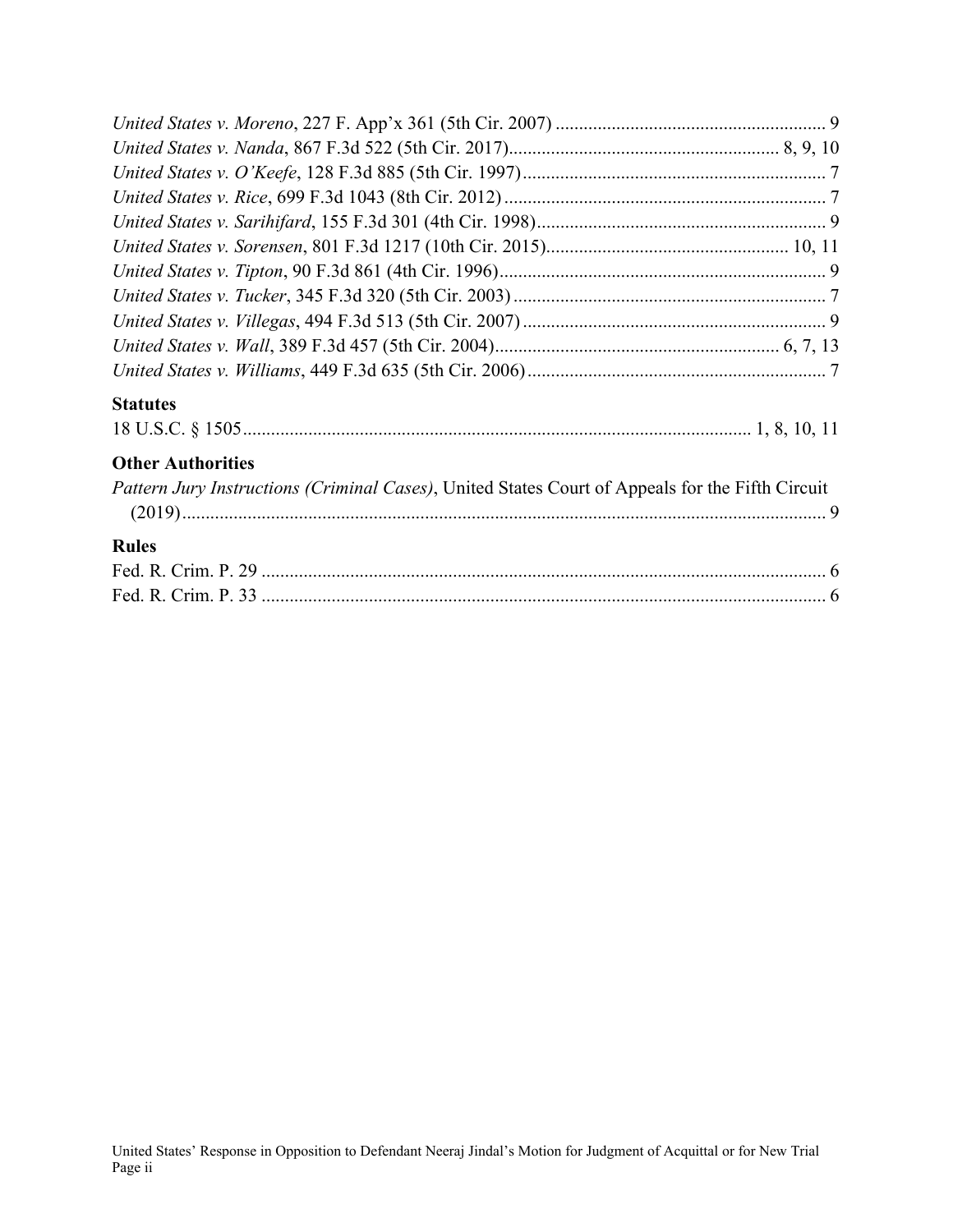### **I. INTRODUCTION**

After an eight-day trial, on April 14, 2022, the jury found Defendant Neeraj Jindal guilty of Count Three of the First Superseding Indictment ("Indictment"), which charged Jindal with Obstruction of Proceedings Before the Federal Trade Commission ("FTC") (Dkt. #112). There is no basis to reject the jury's sound verdict. The Court's jury instructions were correct, and a rational trier of fact could find—and did find—that the evidence established Jindal's guilt beyond a reasonable doubt.

#### **II. BACKGROUND**

### **A. Count Three of the Indictment**

Mirroring the statutory text, the count of conviction charged Jindal with violating 18 U.S.C. § 1505 by "corruptly endeavor[ing] to influence, obstruct, and impede the due and proper administration of the law under which a pending proceeding was being had before a department or agency of the United States" (Dkt. #21 ¶ 22). The "means" by which he committed this violation included "ma[king] false and misleading statements to the FTC, with[olding] and conceal[ing] information from the FTC, and ma[king] phone calls and sen[ding] text messages as part of his corrupt endeavor to influence, obstruct, and impede the FTC Investigation" (Dkt. #21  $\P$  22(a)).<sup>1</sup> Count Three specified several non-exhaustive "examples" of these means (Dkt. #21 ¶ 23).

#### **B. Jury Instructions on Count Three of the Indictment**

At trial, Jindal proposed a "unanimity of theory" jury instruction for Count Three listing several of the examples of Jindal's obstructive means from the Indictment and requiring the jury to "agree that the same one has been proved" (Dkt. #78, at 22–23). The United States opposed Jindal's proposed instruction because it misstated the law (Dkt. #81, at 9). The Court's final jury

 $\begin{array}{c|c}\n\hline\n\text{1}\n\end{array}$  $1$  The Indictment included aiding and abetting co-defendant John Rodgers as an alternative "means" by which Jindal violated 18 U.S.C. § 1505 (Dkt. #21 ¶ 22(b)).

United States' Response in Opposition to Defendant Neeraj Jindal's Motion for Judgment of Acquittal or for New Trial Page 1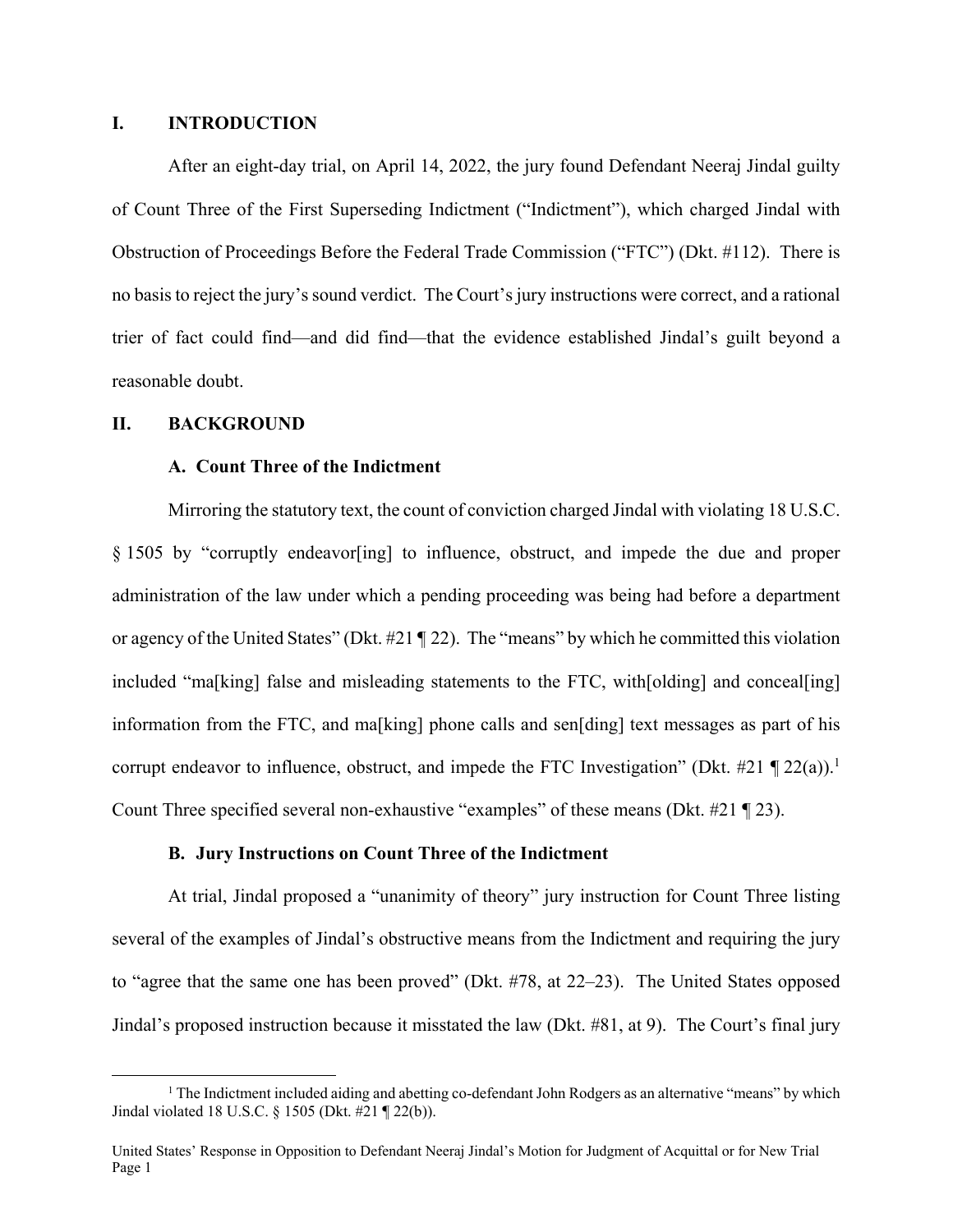instructions did not include a "unanimity of theory" instruction for Count Three (Dkt. #111), and Jindal objected to the exclusion of that instruction (Tr. 4/12/22, at 1990).

The Court instructed the jury on the elements of Count Three as follows: "*First*: That there was a proceeding pending before any department or agency of the United States; *Second*: That the defendant knew of the pending proceeding; *Third*: That the defendant endeavored to influence, obstruct, or impede the due and proper administration of the law in that proceeding; and *Fourth*: That the defendant's acts were done 'corruptly,' that is, the defendant acted with an improper purpose, personally or by influencing another, including making a false or misleading statement, or withholding, concealing, altering, or destroying a document or other information." (Dkt #111 at 29–30.)

#### **C. Evidence**

At trial, the United States introduced evidence that on March 10, 2017, at 1:36 PM, Jindal's co-defendant John Rodgers texted Sheri Yarbray, owner of Your Therapy Source ("YTS") and a competitor of Jindal's staffing company Integrity Home Therapy ("Integrity"), "I think we're going to lower PTA rates to \$45." (Gov. Ex. 1.)<sup>2</sup> Yarbray replied, "Yes I agree" and "I'll do it with u."  $(Gov. Ex. 1.)$ 

The United States introduced evidence that the same afternoon Rodgers texted with Sheri Yarbray, Jindal texted four additional competitors of Jindal's company. Jindal texted Tuan Le, owner of Dwell Therapy, on March 10, 2017, at 3:54 PM, "I am reaching out to my counterparts about lowering PTA rates to \$45. What are your thoughts if we all collectively do it together?" I have YTS on board." (Gov. Ex. 9.) Le did not reply to Jindal's text (Tr. 4/5/22, at 358).

 $\overline{\phantom{a}}$ <sup>2</sup> Copies of all exhibits referenced in this motion are provided as Exhibit A to this Response.

United States' Response in Opposition to Defendant Neeraj Jindal's Motion for Judgment of Acquittal or for New Trial Page 2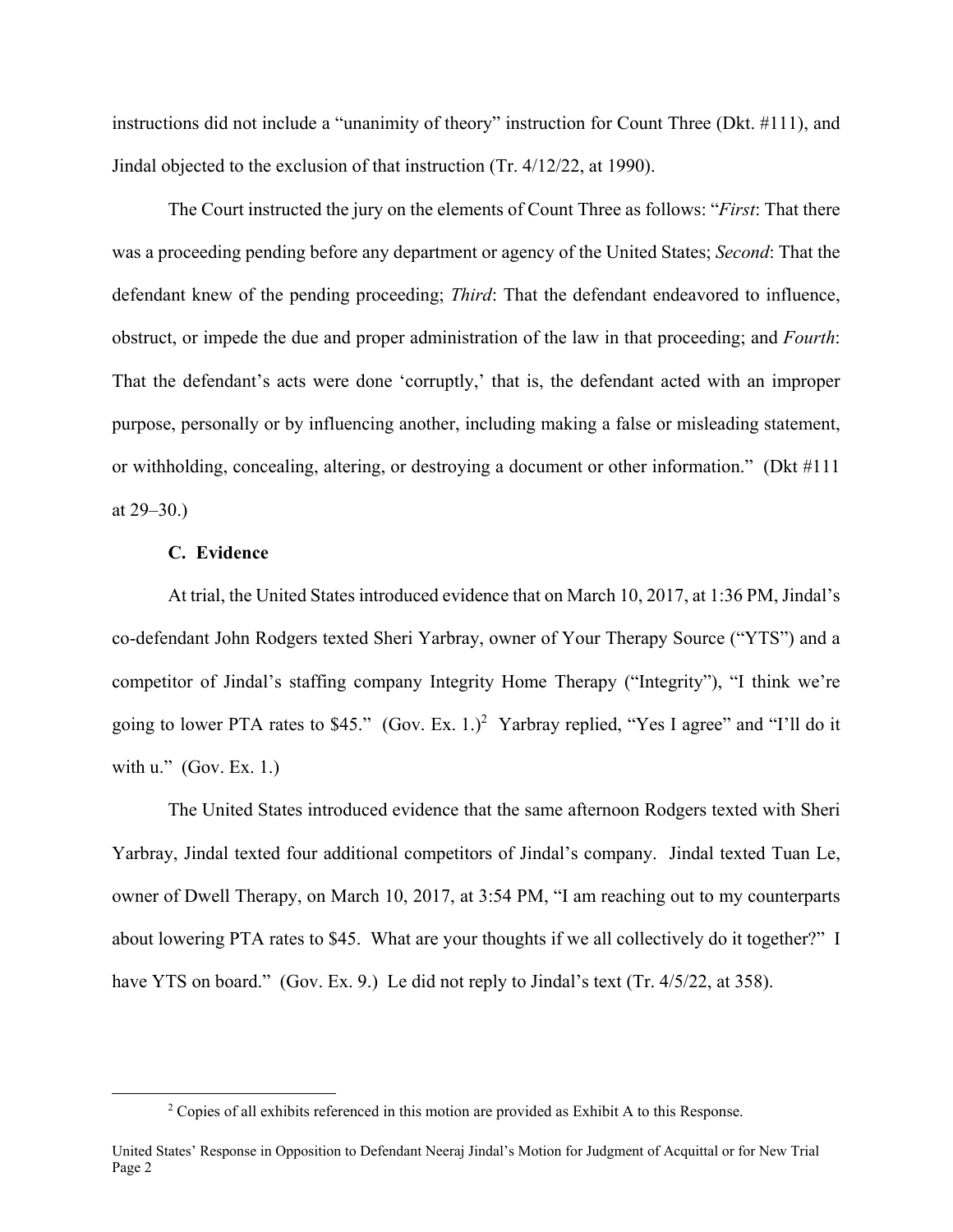The United States introduced evidence that Jindal texted Nathan Foreman, owner of Foreman Therapy Services, on March 10, 2017, at 3:55 PM, "I am reaching out to my counterparts about lowering PTA rates to \$45. What are your thoughts if we all collectively do it together?" I have YTS on board and asking Dwell." (Gov. Ex. 10–11.) Foreman replied, "Oh nice. We're already there." (Gov. Ex. 11.) Jindal responded, "I think we all collectively should move together. Know others you can reach out to?" (Gov. Ex. 11.) Foreman replied, "Hmm let me think. Give me a call later." (Gov. Ex. 11.)

The United States introduced evidence that Jindal texted Kimberly Grimmett, owner of Innovative Therapy Resources, on March 10, 2017, at 3:58 PM, "I am reaching out to my counterparts about lowering PTA pay rates to \$45. What are your thoughts if we all collectively do it together?" I have YTS and Foreman on board." (Gov. Ex. 12.) Grimmett did not reply to Jindal's text (Tr. 4/5/22, at 315).

The United States introduced evidence that Jindal texted Shay Smith, owner of Therapy Heroes, on March 10, 2017, at 3:59 PM, "I am reaching out to my counterparts about lowering PTA pay rates to \$45. What are your thoughts if we all collectively do it together?" I have YTS and Foreman on board." (Gov. Ex. 13.) Smith later replied, "No thank you, Neeraj, but thanks for considering us." (Gov. Ex. 13.)

The United States introduced evidence that Smith reported Jindal's text to the FTC (Gov. Ex. 14). The Court took judicial notice that the FTC's subsequent investigation was a proceeding pending before an agency of the United States (Tr. 4/11/22, at 1576–77). The United States also introduced evidence that Jindal knew of the pending proceeding (Gov. Ex. 15, 17).

The United States introduced evidence that on April 28, 2017, Jindal responded to a request for voluntary information from the Federal Trade Commission (Gov. Ex. 15), writing in an email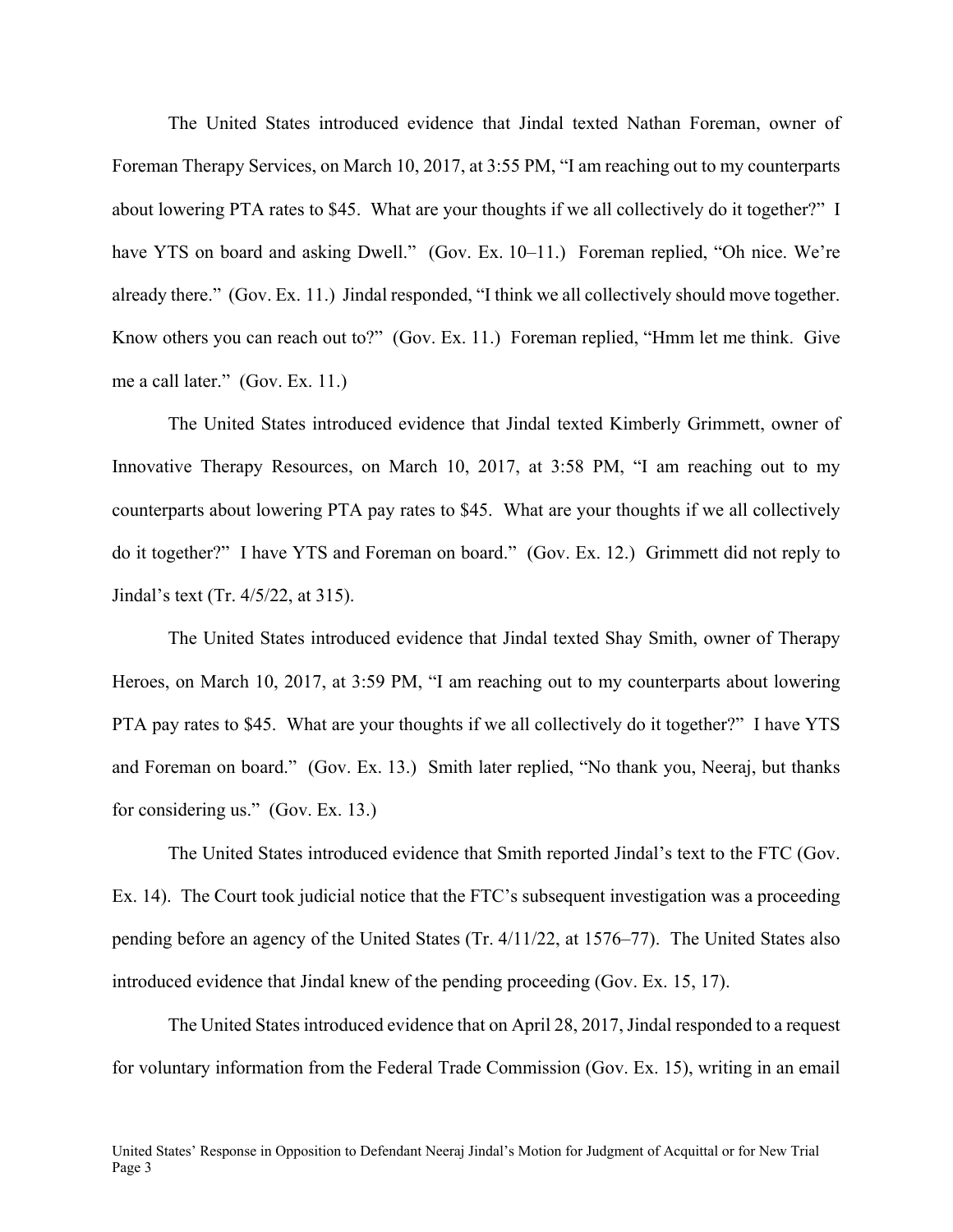to the FTC, "To my recollection I reached out to these 3 (not sure if all 3) business owners." (Gov. Ex. 18.) In the email, Jindal listed "Tuan at Dwell," "Kim at Innovative," and "Shay at Therapy Heroes." (Gov. Ex. 18.) Jindal did not list Foreman, owner of Foreman Therapy Services. (Gov. Ex. 18.) The United States argued at trial that this evidence showed Jindal's endeavor to obstruct the FTC proceeding—he sought to conceal a significant competitor he had solicited to collectively lower pay rates to physical therapist assistants (Tr. 4/14/22, at 2054–57).

The United States introduced evidence that on April 28, 2017, also in response to the voluntary request from the FTC for a list of Integrity's competitors, (Gov. Ex. 15) Jindal sent the FTC a typewritten list of competitors (Gov. Ex. 19, 32A). This list did not include YTS or Foreman (Gov. Ex. 32A). Almost five months later, on September 12, 2019, after the FTC served Integrity with a Civil Investigative Demand (Gov. Ex. 17), Jindal's counsel produced to the FTC a handwritten list of competitors (Gov. Ex. 82A, 32B). The companies included on both the handwritten and the typewritten lists appeared in the same order on each, indicating that the typewritten list was based on the handwritten list (*see* Tr. 4/6/22, at 1239). The typewritten list, however, did not include YTS nor Foreman, while the handwritten list did (Gov. Ex. 32A). The United States argued at trial that this evidence likewise showed Jindal's endeavor to obstruct the FTC proceeding—he omitted two competitors with whom he had either direct or indirect communications about collectively lowering pay rates for physical therapists and physical therapist assistants (Tr. 4/14/22, at 2054–57).

The United States introduced evidence that on April 28, 2017, Jindal asserted in writing via email to the Federal Trade Commission: "I decided to administrator rate cuts to some of my therapists based on a collective agreement with my office team." (Gov. Ex. 18.) Evidence showed that also on April 28, 2017, Jindal asserted in writing via email to the Federal Trade Commission: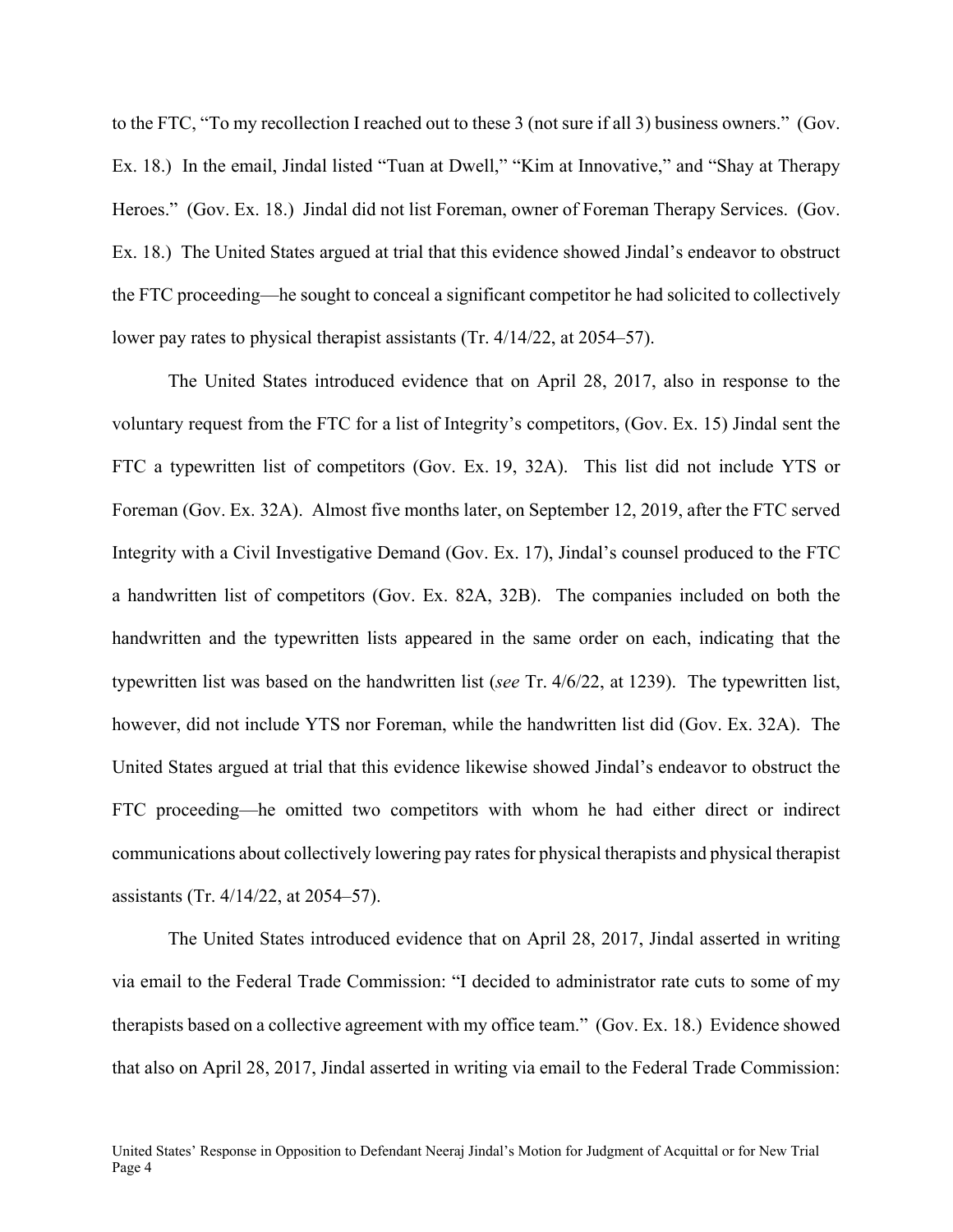"I will give you any info you need to prove that nothing at all is done collectively with any counterparts." (Gov. Ex. 20.) The words "collectively" and "counterparts" appeared in the messages Jindal sent his competitors (Gov. Ex. 9, 11, 12, 13). The United States argued at trial that this evidence showed Jindal's endeavor to obstruct the FTC proceeding—he concocted an alternative, false and misleading explanation for using the word "collectively" in messages to his competitors about lowering pay rates to physical therapist assistants (Tr. 4/14/22, at 2060).

The United States introduced evidence that on September 15, 2017, Jindal made several false and misleading statements to the FTC during his investigational hearing (Gov. Ex. 202, 203). For example, the FTC asked Jindal about why he texted Le "that YTS was on board", and Jindal replied, "you will ask me about YTS, but I don't, you know, no reason why I put that. I have no idea what YTS is doing." (Gov. Ex. 203, at 35). The United States argued at trial that Jindal endeavored to obstruct the FTC proceeding by not informing them about co-defendant Rodgers' messages with the owner of YTS (Tr. 4/14/22, at 2065–66). Jindal also testified under oath to the FTC that when he sent messages to his competitors, he did not "hope" that his competitors would lower their rates, but that his intent was to find out what his competitors were paying their workers (Gov. Ex. 203, at 34). He testified that he did not have Grimmett's rates from when he previously attempted to acquire her company (Gov. Ex. 203, at 56). The United States argued at trial that Jindal's assertions were plainly inconsistent with the content of his text messages, and that Jindal's claim that he did not have Grimmett's pay rates was false and contrary to Grimmett's trial testimony (Tr. 4/14/22, at 2065–67).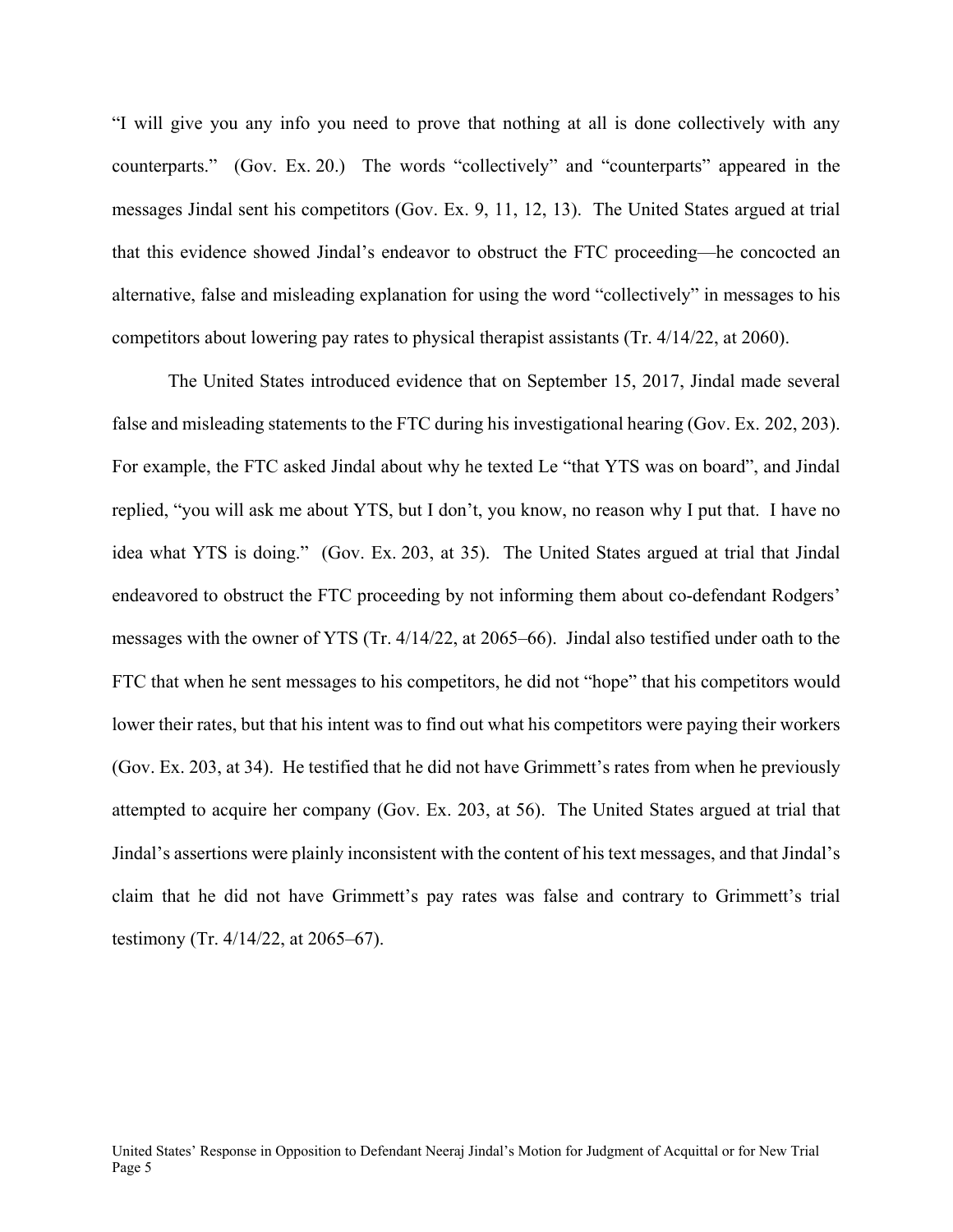### **III. LEGAL STANDARD**

### **A. Rule 29**

"A motion for judgment of acquittal pursuant to Rule 29 of the Federal Rules of Criminal Procedure 'challenges the sufficiency of the evidence to convict.'" *United States v. Blanton*, No. 4:17-CR-2, 2018 WL 3730292, at \*2 (E.D. Tex. Aug. 6, 2018) (quoting *United States v. Medina*, 161 F.3d 867, 872 (5th Cir. 1998)). The standard is "whether, viewing the evidence in the light most favorable to the verdict, a rational [finder of fact] could have found the essential elements of the offense charged beyond a reasonable doubt." *Id.* (alteration in original) (quoting *United States v. Boyd*, 773 F.3d 637, 644 (5th Cir. 2014)). "The standard does not require that the evidence exclude every reasonable hypothesis of innocence or be wholly inconsistent with every conclusion except that of guilt, provided a reasonable trier of fact could find that the evidence establishes guilt beyond a reasonable doubt." *Id.* (quoting *United States v. Loe*, 262 F.3d 427, 432 (5th Cir. 2001)). "The factfinder is 'free to choose among reasonable constructions of the evidence,' and 'it retains the sole authority to weigh any conflicting evidence and to evaluate the credibility of the witnesses.'" *Id.* (quoting *Loe*, 262 F.3d at 432).

#### **B. Rule 33**

Federal Rule of Criminal Procedure 33(a) provides: "Upon the defendant's motion, the court may vacate any judgment and grant a new trial if the interest of justice so requires." The Fifth Circuit has "held that the trial court should not grant a motion for new trial unless there would be a miscarriage of justice or the weight of evidence preponderates against the verdict," and "only upon demonstration of adverse effects on substantial rights of a defendant." *United States v. Wall*, 389 F.3d 457, 466 (5th Cir. 2004). "The grant of a new trial is necessarily an extreme measure, because it is not the role of the judge to sit as a thirteenth member of the jury." *United States v.*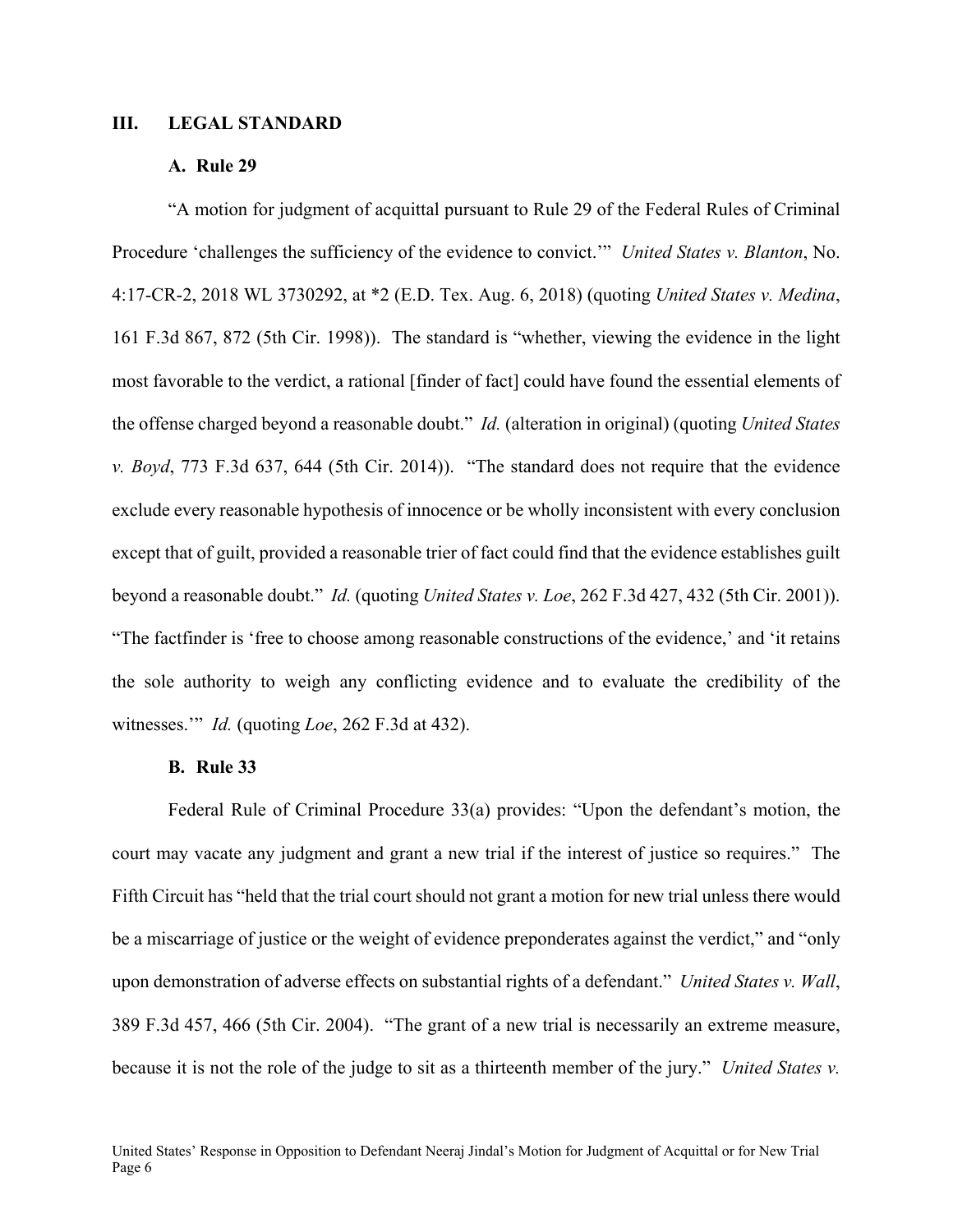*O'Keefe*, 128 F.3d 885, 898 (5th Cir. 1997). Thus, "new trials granted pursuant to Rule 33 are generally disfavored." *Wall*, 389 F.3d at 475.

### **IV. ARGUMENT**

### **A. The Court Correctly Charged the Jury as to Count Three.**

The Court properly rejected Jindal's proposed "unanimity of theory" instruction on Count Three for two reasons. First, the Court instructed the jury that "[t]o reach a verdict, whether it is guilty or not guilty, all you must agree" and the "verdict must be unanimous on each count" (Dkt. #111, at 31). "Simply put, a general unanimity instruction is ordinarily sufficient, and it was in this case." *United States v. Mason*, 736 F.3d 682, 684 (5th Cir. 2013) (per curiam). Jindal "has not presented any evidence 'tending to show that the jury was confused or possessed any difficulty reaching a unanimous verdict.' Absent such evidence, [he] has not shown that there is any reason to believe that the jury verdict was not unanimous." *United States v. Gace*, No. 20-40718, 2021 WL 5579273, at \*1 (5th Cir. Nov. 29, 2021) (unpublished per curiam) (quoting *United States v. Tucker*, 345 F.3d 320, 337 (5th Cir. 2003)).

Second, the unanimity requirement only "extends to every *element* of the offense." *United States v. Williams*, 449 F.3d 635, 647 (5th Cir. 2006) (emphasis added) (citing *Richardson v. United States*, 526 U.S. 813, 817 (1999)). "[U]nanimity is *not* required as to the particular *means* used by the defendant to commit a particular element of the offense." *Id.* (first emphasis added) (citing *Richardson*, 526 U.S. at 817); *accord, e.g.*, *United States v. Rice*, 699 F.3d 1043, 1048 (8th Cir. 2012). Here, Count Three expressly alleged that Jindal committed the offense—18 U.S.C. § 1505—by several different "means" (Dkt. #21 ¶ 22). Thus, the First Circuit's observation in *United States v. Hernandez-Albino* is particularly apt: "When the government alleges in a single count that the defendant committed the offense by one or more specified means, the Supreme Court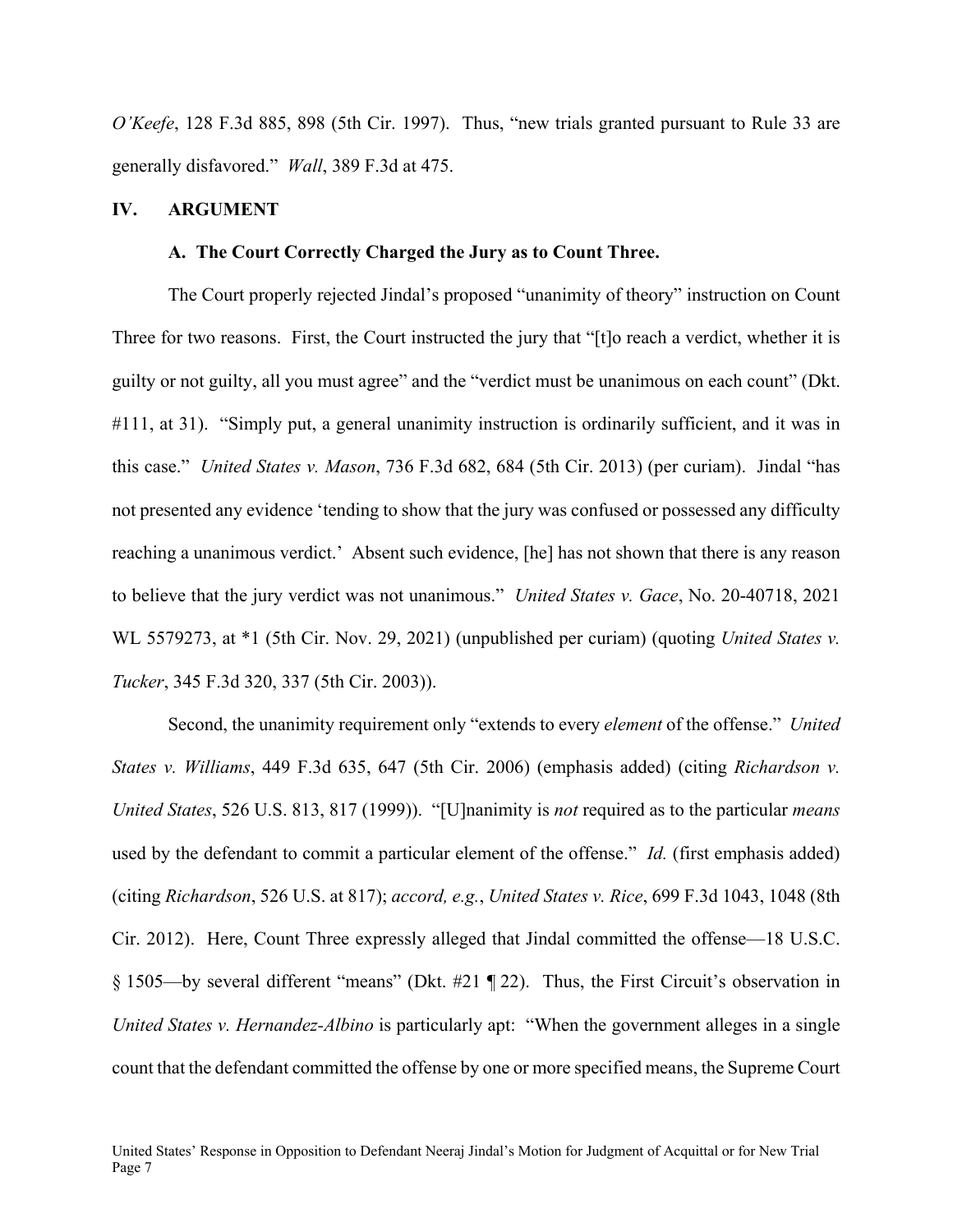has 'never suggested that in returning general verdicts in such cases the jurors should be required to agree on a single means of commission, any more than the indictments were required to specify one alone,'" 177 F.3d 33, 40 (1st Cir. 1999) (quoting *Schad v. Arizona*, 501 U.S. 624, 631 (1991)).

This principle applies with full force to Jindal's offense of conviction. In *United States v. Bayyouk*, which appears to be the only circuit case specifically addressing 18 U.S.C. § 1505, the Ninth Circuit rejected the same arguments that Jindal makes here. *See* 607 F. App'x 735, 736–37 (9th Cir. 2015) (unpublished). Like Jindal, the defendant in that case sought a specific unanimity instruction based on "the possibility that the jurors could have agreed that [he] committed obstruction while failing to agree on which specific statement or statements constituted such obstruction." *Id.* at 736. The Ninth Circuit affirmed the district court's refusal to give the instruction because "'consensus by the jury on a particular false statement [wa]s not required'" and "[a]ny potential disagreements among the jury members regarding the particular false statement by which [the defendant] obstructed the [agency] investigation [at issue] are merely differences of means, and therefore do not violate his right to a unanimous jury verdict." *Id.* at 736–37 (quoting *United States v. McCormick*, 72 F.3d 1404, 1409 (9th Cir. 1995)).

While the Fifth Circuit has not directly addressed specific unanimity as to 18 U.S.C. § 1505, it has rejected specific unanimity instructions in analogous cases. For example, the Fifth Circuit rejected a defendant's argument in a wire-fraud case "that the district court should have instructed the jury that it had to be unanimous as to the specific false statements in each particular wire." *United States v. Nanda*, 867 F.3d 522, 529 (5th Cir. 2017). The defendant's "argument reflect[ed] a misunderstanding of the law" because "[i]t is not a particular false statement within a wire, but rather each particular wire that contained a false statement, that constitutes an individual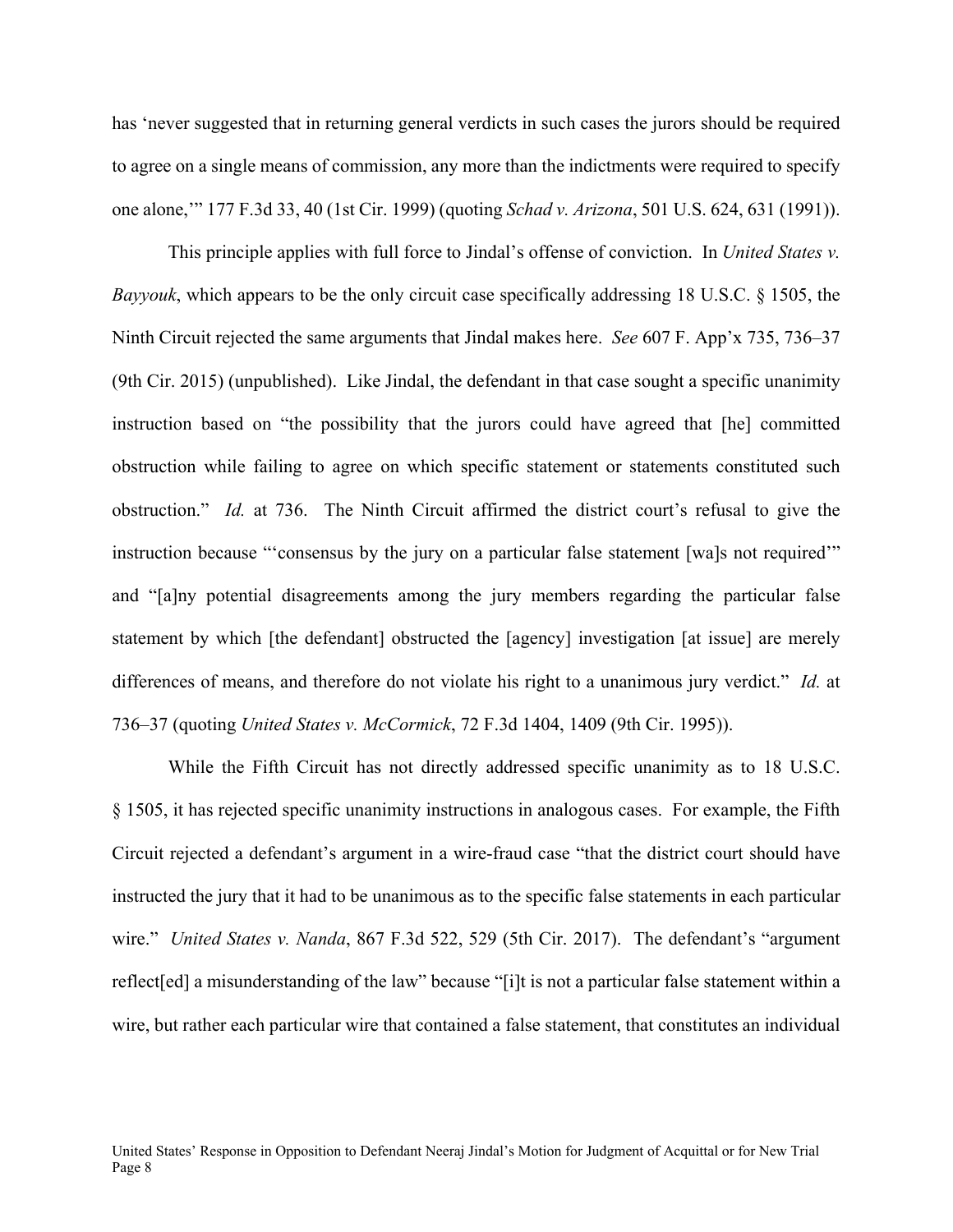offense for purposes of the wire fraud statute." *Id.*; *see also United States v. Duruisseau*, 796 F. App'x 827, 837 (5th Cir. 2019) (unpublished) (distinguishing perjury charges).

The individual offense here was Jindal's single and continuing *endeavor* to obstruct the FTC investigation: "the defendant endeavored to influence, obstruct, or impede the due and proper administration of the law in that proceeding" (Dkt. #111 at 29; *see also Pattern Jury Instructions (Criminal Cases)*, United States Court of Appeals for the Fifth Circuit, No. 2.63A (2019)). Thus, the jury was required to unanimously determine that Jindal endeavored to obstruct the FTC proceeding; the jury was *not required* to unanimously determine that Jindal committed a specific obstructive act or made a specific false statement.

In support of his argument, Jindal first points to a series of cases regarding convictions for a variety of statutes in which the circuit courts found no error in the district court's general unanimity instruction requiring unanimity on each *element*, without a specific unanimity instruction requiring unanimity on the particular *means*. 3 The remaining cases that Jindal cites are perjury or false statement cases.<sup>4</sup> Jindal asserts that perjury cases are analogous to the obstruction

 <sup>3</sup> *See United States v. Villegas*, 494 F.3d 513, 514–16 (5th Cir. 2007) (per curiam) (conviction under 18 U.S.C.  $\S 922(g)(1)$  for being a felon in possession of a firearm when the defendant possessed multiple firearms); *United States v. Moreno*, 227 F. App'x 361, 362–63 (5th Cir. 2007) (unpublished per curiam) (conviction for conspiring to launder financial instruments under 18 U.S.C. § 1956); *United States v. Lyons*, 472 F.3d 1055, 1068–69 (9th Cir. 2007) (conviction under 18 U.S.C. § 1341 for mail fraud); *United States v. Creech*, 408 F.3d 264, 267, 268– 69 (5th Cir. 2005) (convictions under 18 U.S.C. §§ 844(h) (using fire to commit a felony), 1341 (mail fraud), and 2 (aiding and abetting)); *United States v. Meshack*, 225 F.3d 556, 579–80 (5th Cir. 2000) (conviction for conspiracy to launder money in which the substantive offense, 18 U.S.C. § 1956, had alternate mental state requirements); *United States v. Tipton*, 90 F.3d 861, 885–86 (4th Cir. 1996) (conviction under 21 U.S.C. § 848 for engaging in a continuing criminal enterprise in which the defendant supervised five or more other persons when the defendant committed three predicate violations). 4 *See United States v. Bonds*, 730 F.3d 890, 898–99 (9th Cir. 2013) (conviction under 18 U.S.C. § 1503 for

obstructing a grand jury through specific false statements; specific unanimity was not a legal issue raised in the appeal and was briefly mentioned only in dicta in a subsequently vacated panel opinion), *vacated on rehearing en banc*, 757 F.3d 994 (9th Cir. 2014), *and* 784 F.3d 582 (9th Cir. 2015) (per curiam) (en banc); *United States v. Sarihifard*, 155 F.3d 301, 309–310 (4th Cir. 1998) (convictions for perjury and false statements under 18 U.S.C. § 1623(a) and 18 U.S.C. § 1001); *United States v. Fawley*, 137 F.3d 458, 470–72 (7th Cir. 1998) (conviction for perjury under 18 U.S.C. § 1623); *United States v. Holley*, 942 F.2d 916, 925–29 (5th Cir. 1991) (convictions for perjury under 18 U.S.C. § 1623); *United States v. Acosta*, No. C 11-00182 CRB, 2012 WL 273709, at \*11 (N.D. Cal. Jan. 30, 2012) (conviction for false statement under 18 U.S.C. § 1001).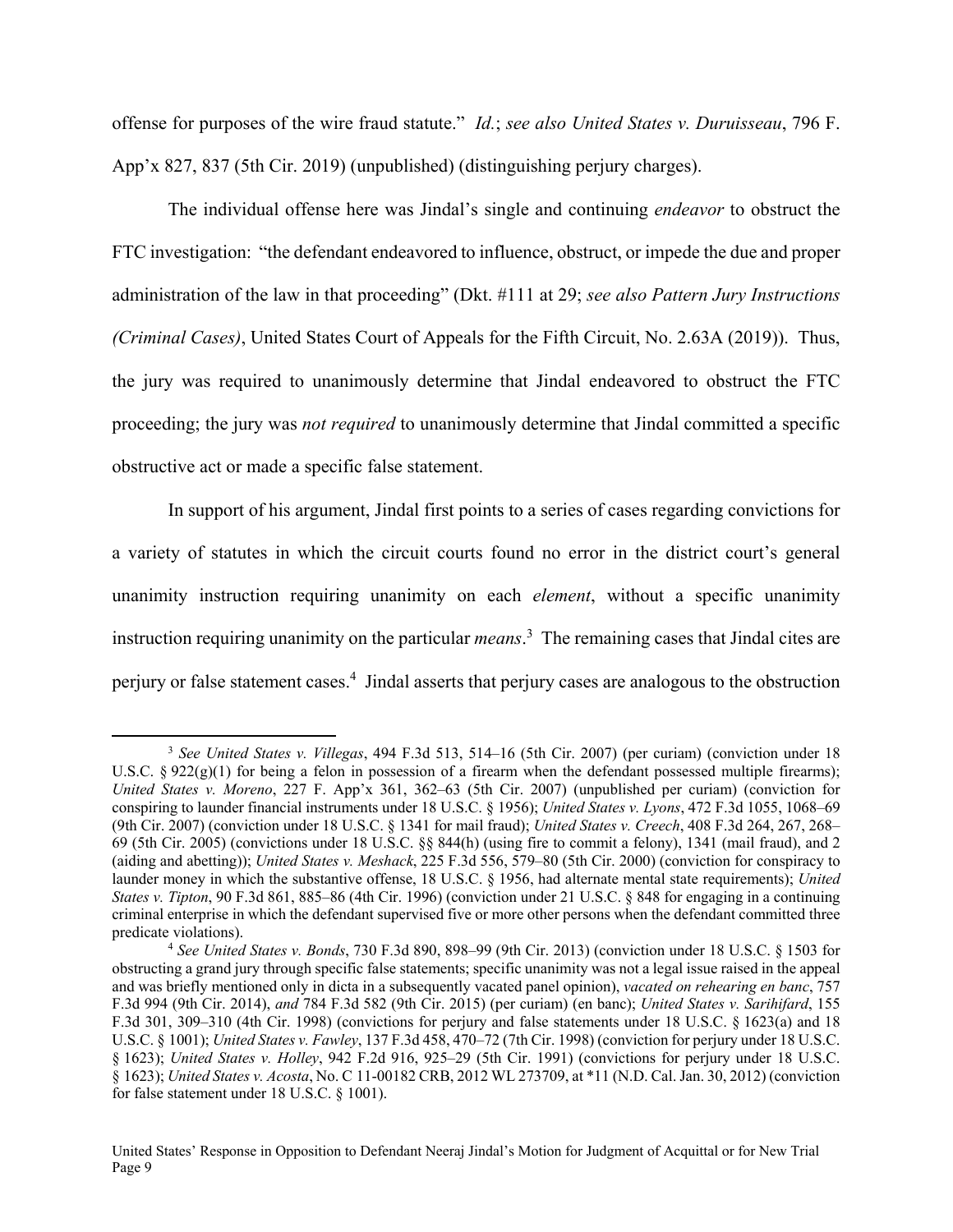count here because "the gravamen of the obstruction count against Mr. Jindal is his allegedly false testimony provided under oath to the FTC, and such testimony could just as easily form the basis of a perjury rather than obstruction charge" (Dkt. #137 at 13 n.2). But whether or not Jindal's testimony *might* also have formed the basis of a perjury charge, Jindal was indicted and convicted for a *different* crime: endeavoring to obstruct a federal proceeding.

Unlike perjury, where a defendant is charged for a specific false statement under oath, the obstruction offense at issue here, 18 U.S.C. § 1505, prohibits ongoing endeavors to impede an investigation pending before an agency of the United States. The nature of this obstruction charge is reflected in Count Three of the Indictment, which did not charge separate false-statement and obstruction offenses but rather a single and continuing scheme to obstruct a single proceeding over a specified time period (Dkt. #21 ¶ 22). The "acts" listed were merely "example[s], among other things," of Jindal's obstructive endeavor (Dkt #21 ¶ 23). The Indictment did not charge, nor was the jury required to reach unanimity on, a *specific* instance of a false statement or perjured testimony. *See Nanda*, 867 F.3d at 529; *Bayyouk*, 607 F. App'x 736–37.

Indeed, it would have been error to give the instruction Jindal requested. The district court in *United States v. Sorensen*, 801 F.3d 1217, 1235 (10th Cir. 2015), instructed the jury—over the defendant's objection—that "the indictment allege[d] the defendant endeavored to obstruct or impede the due administration of the Internal Revenue laws through a variety of different means" and "all twelve of you must agree upon one or more listed means." *See also id.* at 1236 (noting defense counsel had argued it was "very clear . . . that unanimity is not an appropriate concept when you are talking about the means of committing the crime"). On appeal, the Tenth Circuit held the specific unanimity instruction was error—though harmless. *See id.* at 1237. The Tenth Circuit criticized the district court's "novel course of requiring the jury's unanimity on at least one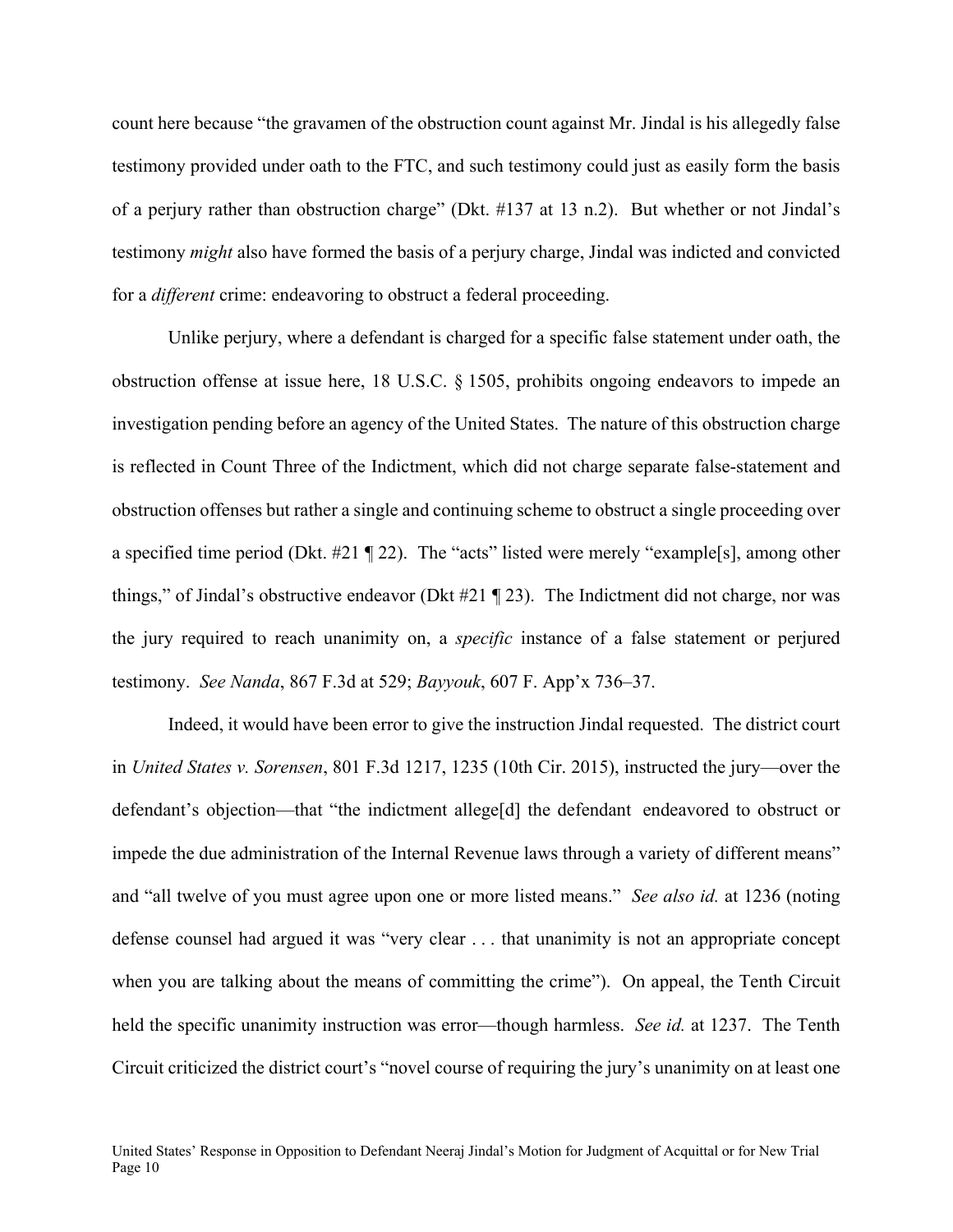means listed in the indictment," finding "no cited support for its legal rule." *Id.* "By requiring unanimity on a 'listed' means, the instruction also ignored the indictment's language charging that [the defendant] violated [the tax obstruction statute] 'by the following means, *among others* . . . .'" *Id.* So too here. Jindal's proposed instruction lacks legal support and ignores the Indictment's language charging that he violated 18 U.S.C. § 1505 "by the following means" and providing "example[s], among other things" of those means (Dkt. #21 ¶¶ 22, 23).

Furthermore, contrary to Jindal's assertion in his motion (Dkt. #137 at 19–20), the Indictment was not constructively amended at trial. "The accepted test is that a constructive amendment of the indictment occurs when the jury is permitted to convict the defendant upon a factual basis that effectively modifies an essential element of the offense charged." *United States v. Adams*, 778 F.2d 1117, 1123 (5th Cir. 1985). Any evidence presented at trial included Jindal's statements in the investigational hearing and Jindal's emails to the FTC. None of that evidence could have "effectively modifie[d] an essential element of the offense charged," especially when the Count Three expressly stated that the specific acts listed were merely "example[s]" of the means by which he violated 18 U.S.C. § 1505.

### **B. The Jury Rationally Found the Essential Elements of the Offense Charged Beyond a Reasonable Doubt, and the Evidence Supports the Verdict.**

The jury was not required to agree unanimously on a single means by which Jindal obstructed the FTC investigation. Thus, to prevail on a motion for acquittal, Jindal must prove that, "viewing the evidence in the light most favorable to the verdict," no rational jury "could have found the essential elements of the offense charged beyond a reasonable doubt." *Blanton*, 2018 WL 3730292, at \*2 (quoting *Boyd*, 773 F.3d at 644). The jury was presented with a mountain of evidence that Jindal engaged in an endeavor to obstruct the FTC investigation. And—if it were even required—there was sufficient evidence as to each example of the means by which he did so.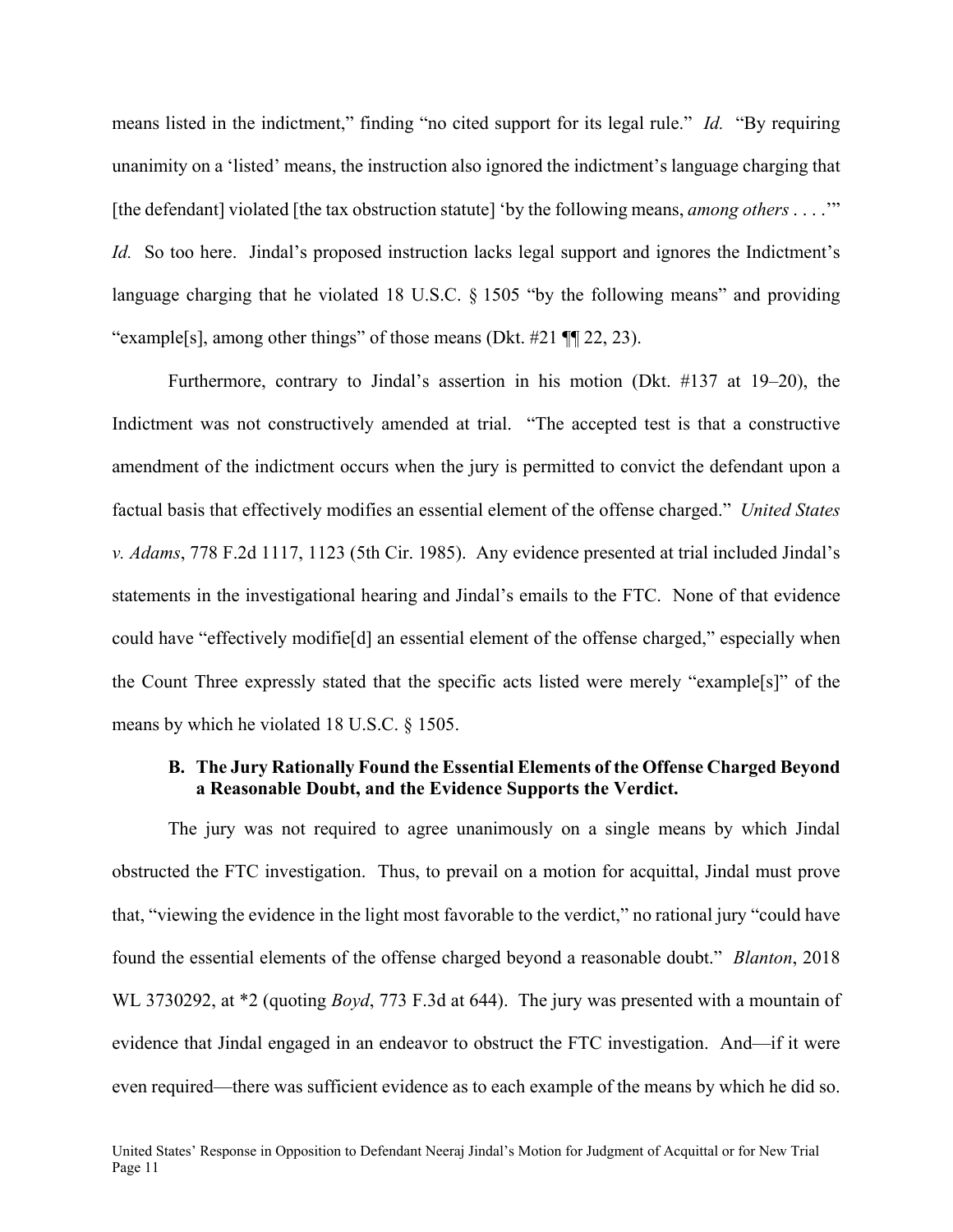The factual background of this motion lays out some of the ample evidence proving that Jindal endeavored to obstruct the FTC proceeding. For example:

One, in an email to the FTC, Jindal listed three owners that he reached out to (Gov. Ex. 18). The list did not include Foreman, the only owner who positively responded to Jindal's text message (Gov. Ex. 18, 9–13). It was rational to conclude that, as part of a corrupt endeavor to obstruct the FTC's investigation, Jindal sought to mislead and conceal the truth regarding his communications with Foreman.

Two, Jindal created and sent the FTC a typewritten list of competitors that did not include YTS or Foreman (Gov. Ex. 15, 19, 32A). Later, under compulsory process and after additional investigation by the FTC, Jindal finally produced a handwritten list of competitors listing the companies in the same order as the typewritten list, showing that the typewritten list was based on the handwritten list (Gov. Ex. 19, 32A; Tr. 4/6/22, at 1239). The handwritten list included both YTS and Foreman (Gov. Ex. 32A). It was rational to conclude that, as part of a corrupt endeavor to obstruct the FTC's investigation, Jindal created and sent a false and misleading document seeking to conceal the involvement of YTS and Foreman.

Three, Jindal emailed the FTC and made statements including "I decided to administrator rate cuts to some of my therapists based on a collective agreement with my office team" (Gov. Ex. 18.) and "I will give you any info you need to prove that nothing at all is done collectively with any counterparts" (Gov. Ex. 20). The words "collectively" and "counterparts" appeared in the messages Jindal sent to his competitors (Gov. Ex. 9, 11, 12, 13) seeking their agreement to lower pay rates. It was rational to conclude that, as part of a corrupt endeavor to obstruct the FTC's investigation, Jindal made false and misleading statements seeking to twist and obscure the collusive language in his messages to his competitors.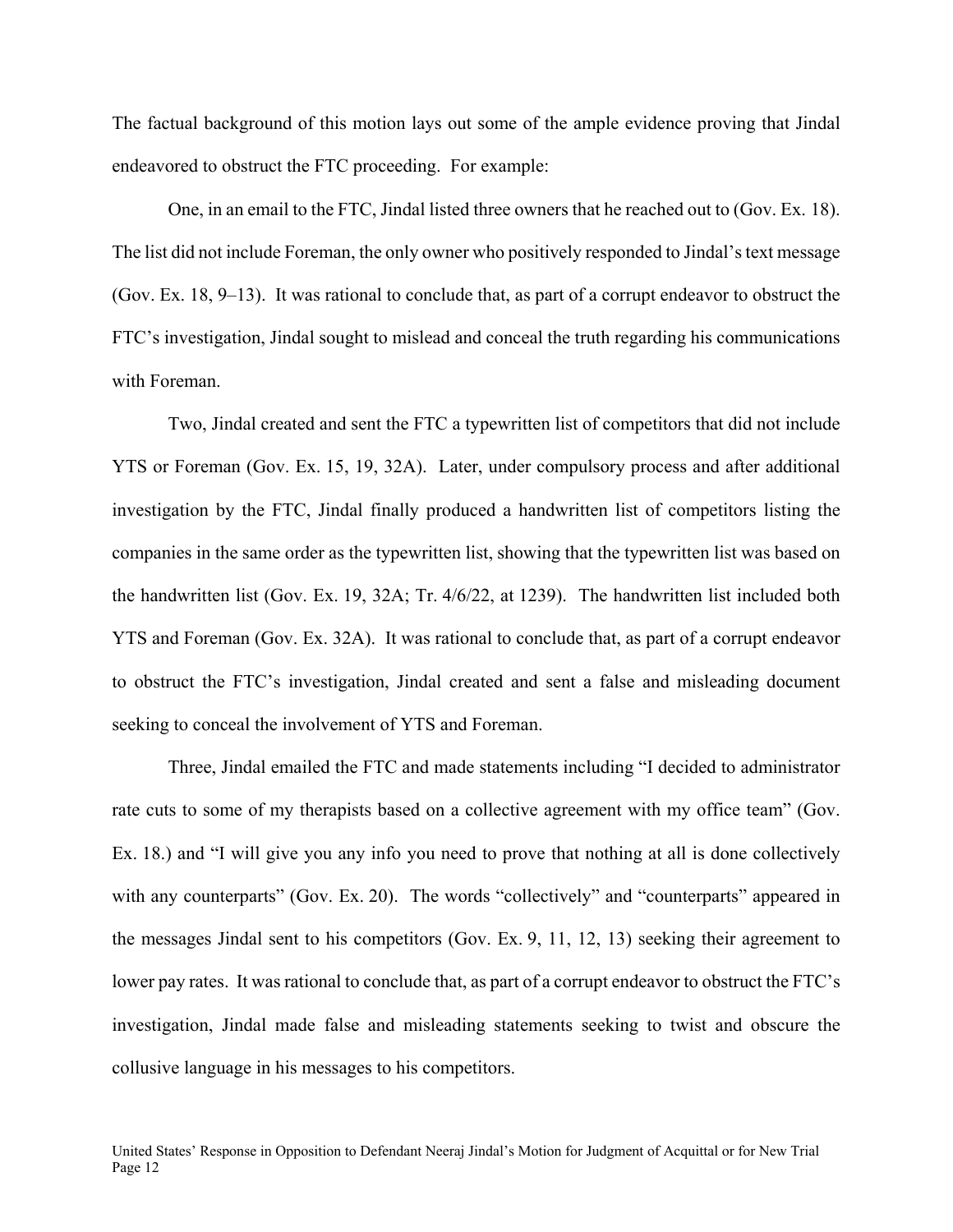Four, when he testified before the FTC, Jindal stated that he had "no idea what YTS was doing" (Gov. Ex. 203-035), that when he texted his competitors he did not "hope" that they would lower their rates (Gov. Ex. 203, at 34), and that he did not have Grimmett's pay rates from when he made her an offer to acquire her company (Gov. Ex. 203, at 56). It was rational to conclude that Jindal made those statements—among many others summarized in Government Exhibit 203 as part of a corrupt endeavor to obstruct the FTC's investigation. And it was also rational to conclude that those and the other summarized statements were false and misleading based on the evidence presented at trial, including documents and testimony showing that Jindal sent messages to his competitors after his co-defendant communicated with YTS about lowering pay rates, Jindal asked his competitors if they would "collectively" lower pay rates, and Jindal already knew Grimmett's pay rates from his prior attempt to acquire her company.

"[V]iewing the evidence in the light most favorable to the verdict," a rational juror could have relied on any—and all—of the above examples to find "the essential elements of the offense charged beyond a reasonable doubt." *Blanton*, 2018 WL 3730292, at \*2 (quoting *Boyd*, 773 F.3d at 644). These examples also make it clear that there has been no miscarriage of justice. Far from it, the evidence amply supports Jindal's conviction. *See Wall*, 389 F.3d at 466. Moreover, Jindal's motion fails to demonstrate any "adverse effect[] on [his] substantial rights." *Id.*

#### **V. CONCLUSION**

Because the Court's jury instructions were legally sound, the jury rationally found Jindal guilty beyond a reasonable doubt, and the evidence supports the jury's finding, the United States asks the Court to deny Jindal's motion for a judgment of acquittal or for new trial.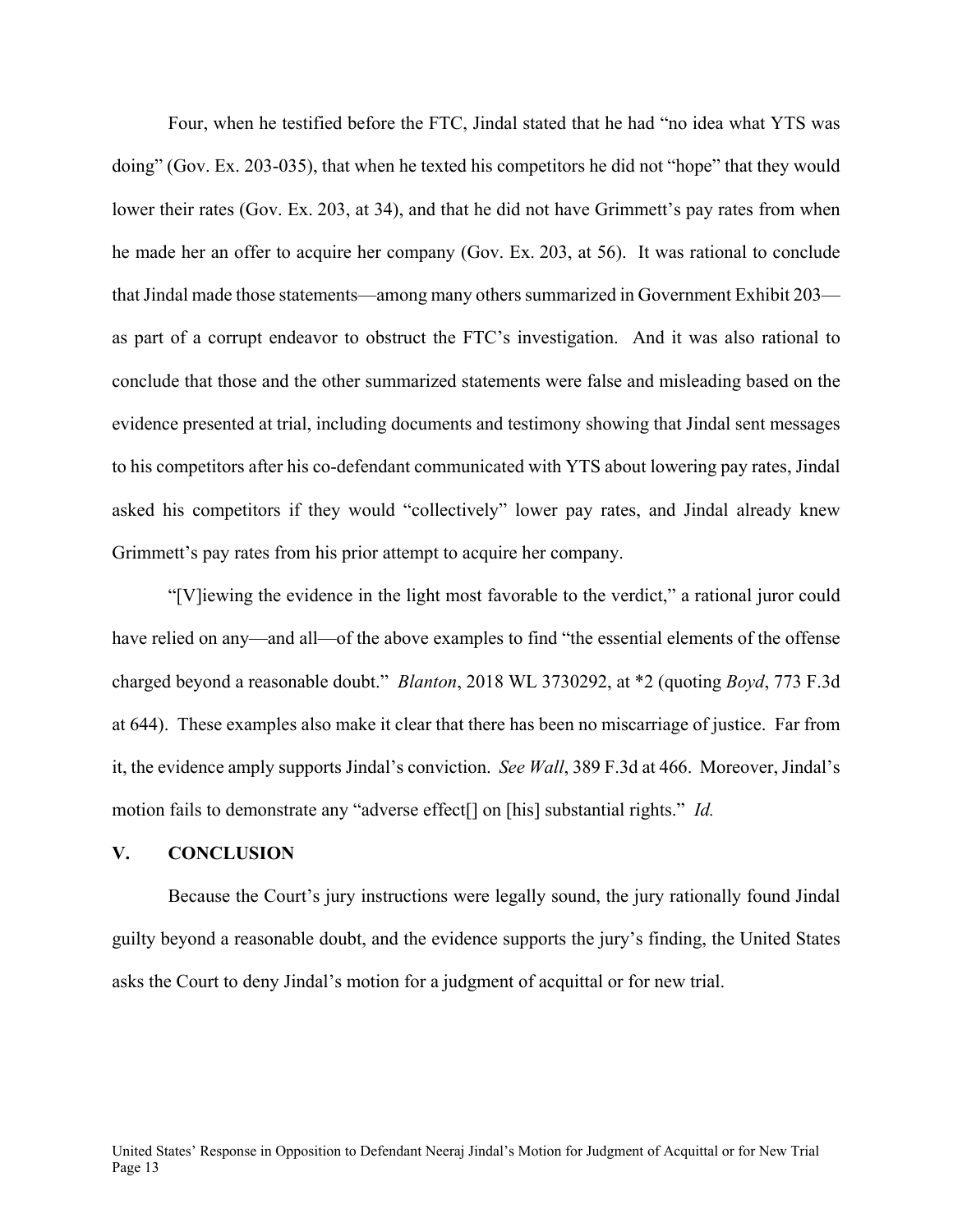Respectfully submitted,

*/s/ Rachel Kroll* 

MATTHEW W. LUNDER Bar No. MT 8671 Email: matthew.lunder@usdoj.gov

JARIEL A. RENDELL Bar No. DC 1027023 Email: jariel.rendell@usdoj.gov

RACHEL KROLL Bar No. NY 5751748 Email: rachel.kroll@usdoj.gov

Trial Attorneys U.S. Department of Justice Antitrust Division 450 Fifth Street, N.W., Suite 11300 Washington, DC 20530 (202) 476-0275

COUNSEL FOR THE UNITED STATES